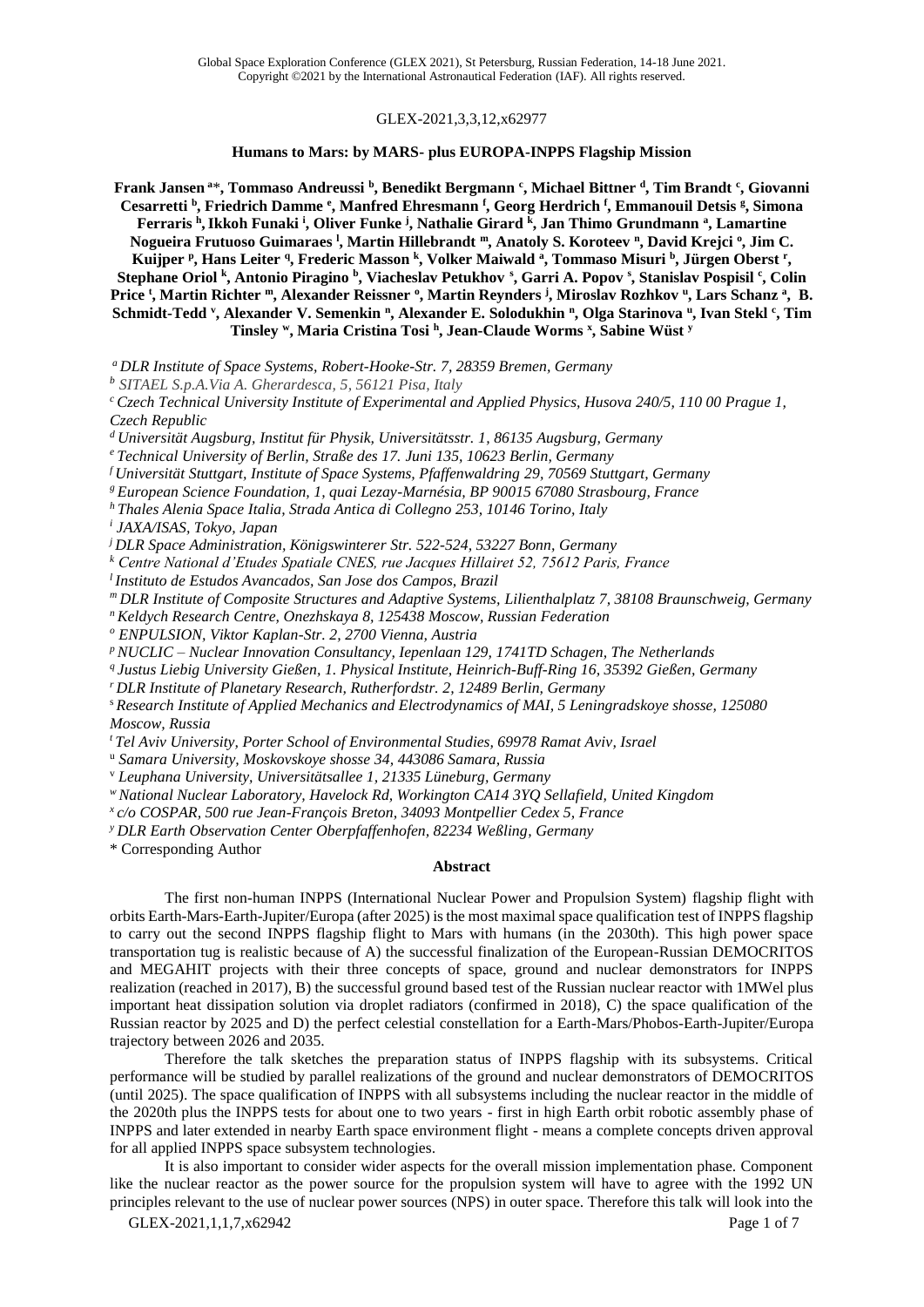legal and policy issues of nuclear space systems related to the international realization of mission design, requirements of associated safety regulations (including AI applications in the subsystems) and new aspects for INPPS flagship commercialization and new media communication on board.

# **1. International NPS Status**

Since many decades in Russia and in the USA several efforts were carry out to establish nuclear powered space flights. The main difficulty was the successful technological development of Nuclear Power Source (NPS) as part of the energy supply subsystem for a spacecraft.

Since about one decade, the main progress grew out by the MW class reactor developments in Russia, as a NPS in the Russian TPM (Transport and Power Module) respectively in the NPPS (Nuclear Power and Propulsion System). Main progress, especially means the planned and fulfilled successful MW class reactor ground based test already in 2018 in Russia. In this decade, the envisaged highlight is the announced and planned first space flight of the NPS space system with Nuclear Electric Propulsion (NEP). Many technological, demonstrators and infrastructures developments already started and are foreseen to be finalized within less than ten years. The launch of the Russian MW class space system is planned from Vostochny Cosmodrom by 2030! For several aspects see in [1].

In Europe started - less than ten years ago related activities by funding the DiPoP project (development of a low power NPS roadmap) via the European Commission. Hence those activities in Europe and Russia, the European Commission funded the two European-Russian projects MEGAHIT and DEMOCRITOS. The result of these cooperation: a high power NEP roadmap plus concepts for nuclear, ground and space based demonstrators and first concurrent designed space system with the Russian MW class core – the International Nuclear Power and Propulsion System INPPS flagship. Very important: NASA Glenn Research Center (GRC) Cleveland, JAXA Tokyo and Airbus Germany gave inputs to the study too. The Institute of Advanced Studies San Jose dos Campos in Brazil started to be a guest observer, for instance by means of inputs and expertise related to their core experiences. For several results see in [3] to [7].

In parallel, in the USA – due to the PROMETHEUS study with the NEP spacecraft to Jupiter – the reactor developments were successful applied to KRUSTY. This system, with about 7kW to 10kW nuclear power is a very useful for nuclear power supply on Moon and Mars surfaces [8]. KRUSTY system may also be interesting for small NPS satellites.

In the last years, several detailed publications related to NPS were published by Chinese experts (see reference [9] to {12]). With a one sentence summary: two different NPS systems

with several 100kW power are very well simulated and currently in the final phases of laboratory tests.

Two important final remarks:

- 1) The European-Russian DEMOCITOS consortium, including inputs from JAXA Tokyo, GRC Cleveland, RIAME / MAI Moscow scientists plus inputs from Austrian ENPULSION, German Airbus and Italian SITAEL electric propulsion expert will publish soon [13]: the robotic and crewed INPPS flagship transport with a Cluster of Electric Thruster (CET) only (nearly none chemical propulsion is needed) humans or up to 18 t to Mars and up to 11 t to Jupiter moon Europa.
- 2) The first robotic INPPS flagship flights Earth to Mars, back to Earth and than to Europa moon and the second human INPPS flagship flight Earth to Mars and back to Earth completely fulfill, but also overfulfil (via co-flying satellites) the UN NPS principles (for details see in the GLEX talk  $[1]$ .

Two main, focused conclusions form the international NPS status chapter:

- 1) Only by NEP with the INPPS flagship humans can be transported to Mars and back in the period 2030 to 2035!
- 2) The celestial relatively nearby constellation of Earth-Mars-Jupiter/Europa between about 2028 and about begin of the  $2030<sup>th</sup>$  is perfect to constitute soon a 'human constellation' on Earth to realize - in space the peaceful cooperation - of the fourth giant leap of crewed Mars flagship flight after Gagarin, Apollo and ISS.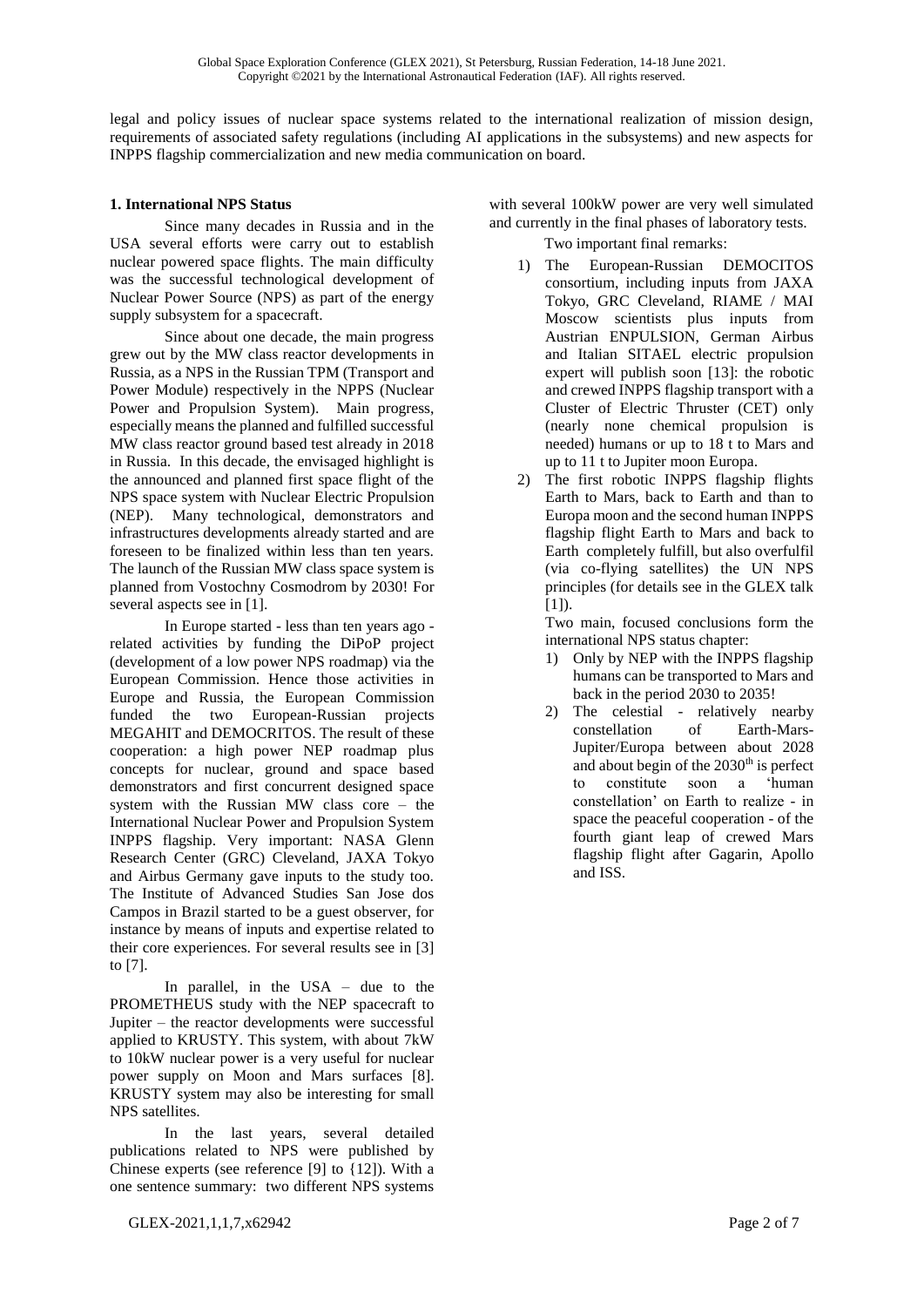#### **2. The INPPS Flagship Status**

In Fig. 1 is displayed the MARS- /EUROPA-INPPS flagship.





During the IAC in DC 2019 (celebration of 60 years of Apollo Moon landing), the INPPS flagship related references talks and papers were discussed (see in [3] to [7]). These talks and papers described the strategy and benefits to prepare crewed space flight to Mars via first robotic space flight Earth to Mars, return to Earth and most maximal flagship test (for first human INPPS flight) by testing via robotic space flight to Europa. This is new compared to Lunar Gateway and Mars human space flights. Moreover, all these papers IAC 2019 explained the INPPS flagship subsystems purpose/characteristics. This includes shielding, conversation, boom, radiators, building blocks, payload basket, secondary power supply ring (via photovoltaic thin film elements), power processing units and electric thruster. In addition the papers contain the strategy behind autonomous robotic assembly of the flagship in high Earth orbit: this is a profitable business for interested companies worldwide. It should be mentioned a second profitable business – the usage of building blocks for non-nuclear subsystems in the first flagship to Mars, plus additional/new building blocks after return from Mars and start to Europa and within the second crewed flagship to Mars. The idea's behind third very profitable business (a worldwide one, especially for Startups / SMEs from non-space industry too) – the pure commercial and new media communication payload modules – are also sketched. A successful, interactive poster about all aspect of the INPPS flagship including promotion videos are available on request [14].

An additional space industry / space organization / video camera and detector producers related interest may come due the following reason: during cruising to Mars/Earth/Europa the flagship will be accompanied co-flying small satellites / cubesat's. On these small space systems plus on the

flagship surface will be mounted video cameras (working in visual range) to transfer to Earth ground real time images of the entire flagship. Moreover on the flagship surface will be also mounted - in minimum - 20 Timepix detectors to measure in real time particle and electromagnetic radiations potentially released by the flagship and naturally arriving from the Sun and the Galaxy.



Fig. 2 Space qualified miniaturized Timepix detector (in both yellow boxes) mounted in the cupola of the ISS. These detectors on ESA Proba V satellite are used for years to monitor the dangerous particle radiation in the South Atlantic Anomaly (SAA).

# *2.1. High Power Space Transportation INPPS*

Already in DEMOCRITOS project was calculated for INPPS flagship flights to asteroids, Moon, but also for Mars and Europa. The results for Mars and Europa was the feasibility to transport up to 18 t payload to Mars and up to 11 t payload to Jupiter / Europa moon. The dependencies of the maximal transported payload mass is not only given by the distance to these celestial bodies, but especially from the power and specific impulse of the electric thruster.

In 2020/2021, those partners, already involved in the flagship electric subsystem calculations, plus additional experts from the University of Stuttgart, SME's Enpulsion Vienna and Sitael S.p.A. Pisa studied in details the Cluster of Electric Thrusters (CET) for all three space flights of the first flagship. This is also a milestone breakthrough for safety – the robotic and crewed INPPS flagship is able to fly nearly all three orbits with pure electric propulsion from different nations.

In the next two subchapters, some study results for the flagship CET towards optimized combinations of German / European electric thruster alone or European and Russian electric thruster together or combined European / Russian / Japanese and US electric thrusters (ETs).

# *2.1.1. Flagship Cluster with European Electric Thrusters*

A possible cluster of ETs for the INPPS is shown in Figure 3 with thruster types developed by European companies and institutions. As a suitable combination of European thrusters this configuration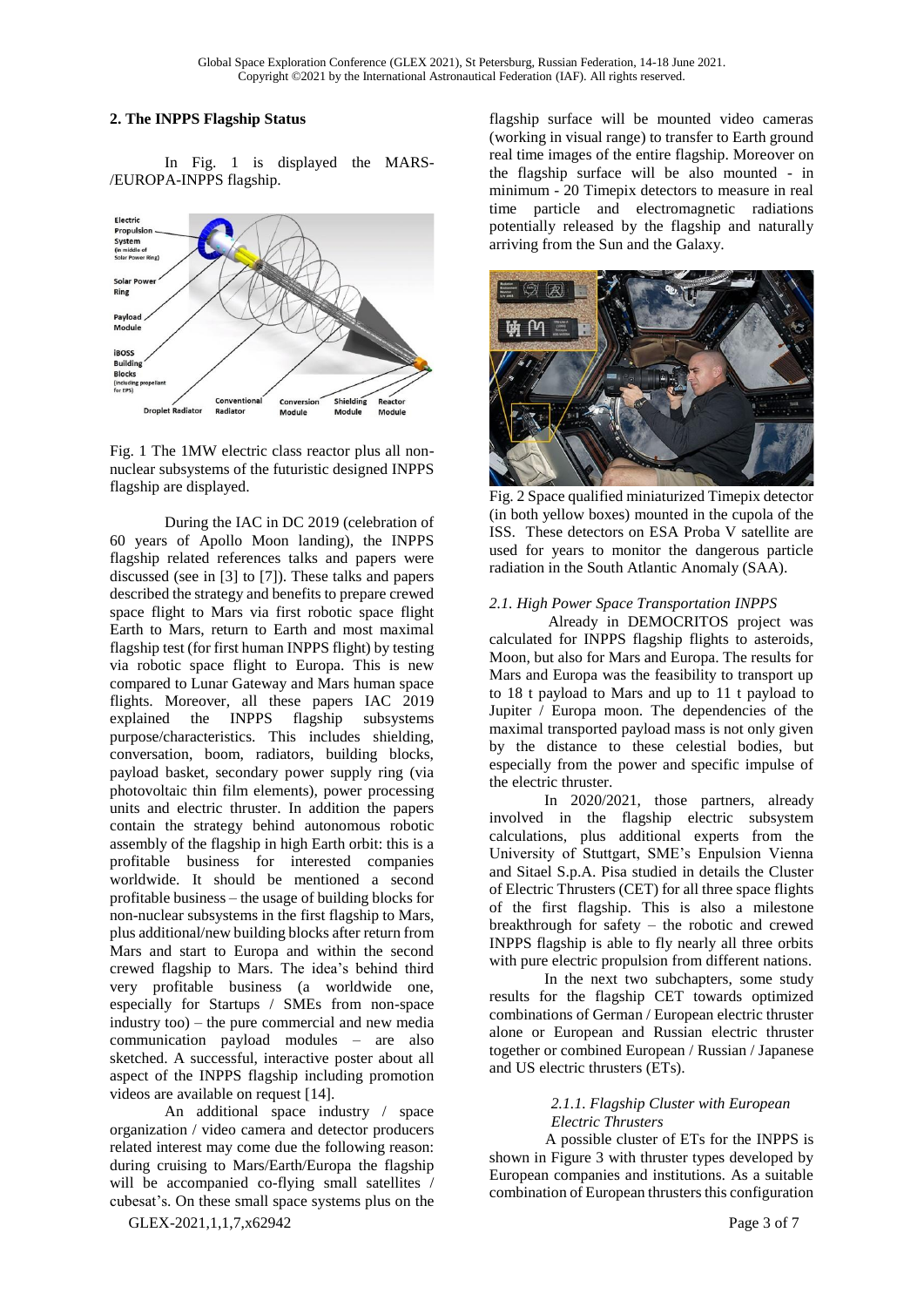seems to be advantageous for the INPPS with regards to determined requirements, e.g. a high TRL and a good modulation between achieved and required thrust level. A selection between following thruster types has been received (see in Fig. 3).



Fig.3 CAD design of gridded cluster plate including European electric thrusters with redundant PPUs for each thruster at the backside for the MARS/EUROPA-INPPS flagship.

According to results of achieved thrust levels, seven German HiPARC, three Italian HT20k, eight Austrian NEO<sup>10</sup> and four French PPS-20k thrusters have finally been selected. However, it is necessary to mention that this thruster selection is only one of several possible options already considered – for instance for German ETs only are very good option and other combinations with several European ETs can also be preferred.

As shown in Figure 4 it is important to use the high-power thrusters only during the high-thrust phases, where other thruster types can not achieve required thrust to remain at a minor propellant consumption. On these reasons the Italian HT20k and French PPS-20k thrusters are operated between low and high thrust sections. For the transfer from Mars back to Earth a relatively high thrust compared to other trajectory sections is necessary for deceleration at Earth. On these reasons HiPARC is intended to be operated during this phase until required thrust is no more achieved.



Fig. 4: Plot of propellant consumption per trajectory section over mission time of transfer Earth to Mars showing relevant thruster types. Breaks show that required thrust is not achieved with this thruster.

In general, it is possible during each trajectory section to operate with another thruster type as indicated. Consequently, HiPARC with a quantity of one thruster can achieve required thrust With this thruster configuration a total operation of HiPARC is intended during 24.8 % of transfer to Mars, 29.7 % of transfer from Mars back to Earth and 55.4 % of transfer to Jupiter. An operation with the AF-MPD SX3 will be during 43.6 % of trajectory Earth-Mars, 37.6 % of trajectory Mars-Earth and 16.8 % of trajectory Earth-Jupiter. The French HET PPS-20k is intended to generate the required thrust for only a few trajectory parts, only 5.9 % of transfer to Mars, 4.0 % of transfer back to Earth and 5.0 % of transfer to Jupiter. The second selected HET HT20k is a feasible option for 22.8 % of transfer to Mars, 15.8 % of transfer back to Earth and 12.9 % of transfer to Jupiter. Furthermore,  $NEO<sup>10</sup>$  will take the last trajectory parts, namely: 3.0 % of trajectory Earth-Mars, 2.0 % of trajectory Mars-Earth and 9.9 % of trajectory Earth-Jupiter.

The propulsion system, consisting of only European thruster types, features a total mass of ETs, PPUs and PFS of approximately 4784 kg. This is lower than the determined limit of maximal ten percent of flagship initial mass and will not exceed this value even with an additional mass of necessary electrical harness, propellant feeding components and cluster plate.

# *2.1.2. Flagship Cluster with International Electric Thrusters*

Because the configuration of European thrusters is a feasible option, a selection of only European and Russian thrusters is preferred as well. In the same way an operation with a cluster plate featuring Japanese, Russian and US thrusters is feasible. For further considerations following international thrusters has been preselected to analyze its performance data as a feasible electric propulsion system for the INPPS: ion thruster IT-500 (Keldysh Research Center, Russia), HiPEP and NEXIS (NASA, USA), as well as HET XP-6 (JAXA, Japan) and NASA-457M v2 (NASA, USA). It has been analyzed whether a cluster of European and Russian, Japanese and Russian or Japanese, Russian and US thrusters can achieve required thrust levels during the trajectory sections.

Due to the Russian ion thruster IT-500, that has been chosen instead of the Italian and French HETs compared to the European cluster of ETs, a higher specific impulse can be achieved during trajectory sections. This leads to a minor propellant consumption that can be achieved with this thruster combination. The other thruster types of the European selection remain to this option due to their good performance of achieved thrust levels. Therefore, the European and Russian propulsion system selection is made of seven HiPARC and IT-500 thrusters as well as eight  $NEO<sup>10</sup>$  and SX3 thrusters. The German, Russian and Austrian ETs

GLEX-2021,1,1,7,x62942 Page 4 of 7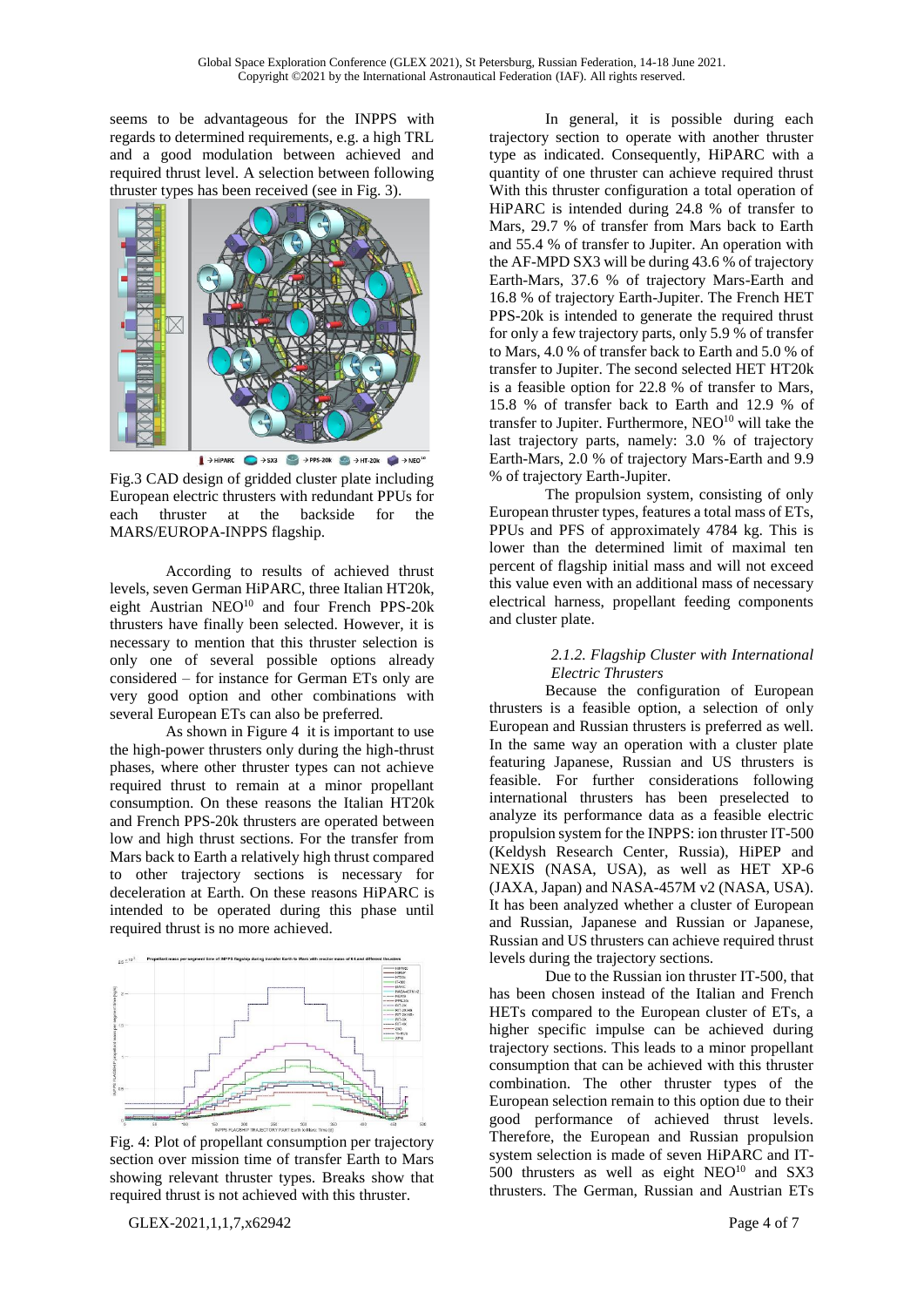are an interesting option. The entire quantity is up to 30 thrusters on the cluster plate, but with the Austrian low-power FEEPs, lighter thrusters with smaller dimensions are chosen. The PS features a weight of 5438 kg and the thruster arrangement is shown in Figure 5. The partition of trajectory sections to this cluster configuration is similar to the European thruster cluster but instead of the French and Italian HET the Russian ion thruster is operated. To ensure a most symmetric thruster positioning, this cluster option has been considered, trying to assemble each thruster of the same type not directly next to each other. With regards to the determined filling density of cluster plate, its area should be at least 9.718 m². This leads to a minimum diameter of a cylindrical cluster plate of approximately 3.518 m.



 $\rightarrow$ HiPARC  $\rightarrow$  SX3  $\rightarrow$  IT-500  $\rightarrow$  PNEO<sup>10</sup>

Fig. 5 CAD design of gridded cluster plate including European and Russian electric thrusters with redundant PPUs for each thruster at the backside. Thruster colours show the colour of the expected plume colour (depending on preferred propulsion).

Similar to the cluster of European thrusters, it is possible to operate with HiPARC or SX3 as substitution for IT-500 and NEO $10$  if these thruster types feature a failure. In the same way it is possible to operate with the Russian ET as alternative operation for the Austrian thrusters. With this thruster modification a worse performance of trajectories is accepted, but in case of a failure an alternative is possible. With this thruster configuration a total operation of HiPARC is intended during 23.8 % of transfer to Mars, 27.7 % of transfer from Mars back to Earth and 56.4 % of transfer to Jupiter. An operation with the AF-MPD SX3 will be during 43.6 % of trajectory Earth-Mars, 34.7 % of trajectory Mars-Earth and 16.8 % of trajectory Earth-Jupiter. IT-500 is intended to generate the required thrust for following trajectory parts: 29.7 % of transfer to Mars, 24.8 % of transfer back to Earth and 16.8 % of transfer to Jupiter. Furthermore,  $NEO<sup>10</sup>$  will take the last trajectory parts, namely 3.0 % of trajectory Earth-Mars, 2.0 % of trajectory Mars-Earth and 9.9 % of trajectory Earth-Jupiter.

In addition to combination of Japanese and Russian thruster types, the US HET NASA-457M v2, developed by NASA, can successfully be operated during high-thrust phases. A necessary quantity of 14 thrusters is able to achieve required thrust levels even for peak acceleration to Jupiter. In addition to these thrusters, a further decision between eight ion thrusters HiPEP, IT-500 or NEXIS has been determined to use the Russian thruster type IT-500 as more suitable trajectory sections are possible compared to the US thrusters. A single Japanese HET XP-6 is intended to operate during low-thrust phases as shown for the Russian-Japanese thruster configuration. This thruster quantity can be increased to achieve better approximated thrust levels for more trajectory sections but would accept a higher total thruster quantity. Every transfer is feasible with this thruster configuration except of the last deceleration at Earth for trajectory Mars-Earth. The entire PS comprises 22 thrusters featuring a total mass of approximately 5603 kg.

With this thruster configuration a total operation of NASA-457M v2 is intended during 61.4 % of transfer to Mars and back to Earth and 74.3 % of transfer to Jupiter. An operation with the ion thruster IT-500 will be during 30.07 % of trajectory Earth-Mars, 21.8 % of trajectory Mars-Earth and 9.9 % of trajectory Earth-Jupiter. Furthermore XP-6 will take the last trajectory parts, namely 7.9 % of trajectory Earth-Mars, 6.9 % of trajectory Mars-Earth and 15.8 % of trajectory Earth-Jupiter.



Fig. 6 CAD design of gridded cluster plate including Japanese, Russian and US electric thrusters with redundant PPUs for each thruster at the backside of the INPPS.

In summary: a cluster of Japanese, Russian and US thrusters, is possible for the INPPS but not as suitable as the European or European / Russian option. The Japanese thruster XP-6 can not achieve the required thrust as accurately as the Austrian thruster  $NEO<sup>10</sup>$  is able. In the same way it is necessary to operate with 14 NASA-457M v2 to achieve high-thrust levels compared to only seven

GLEX-2021,1,1,7,x62942 Page 5 of 7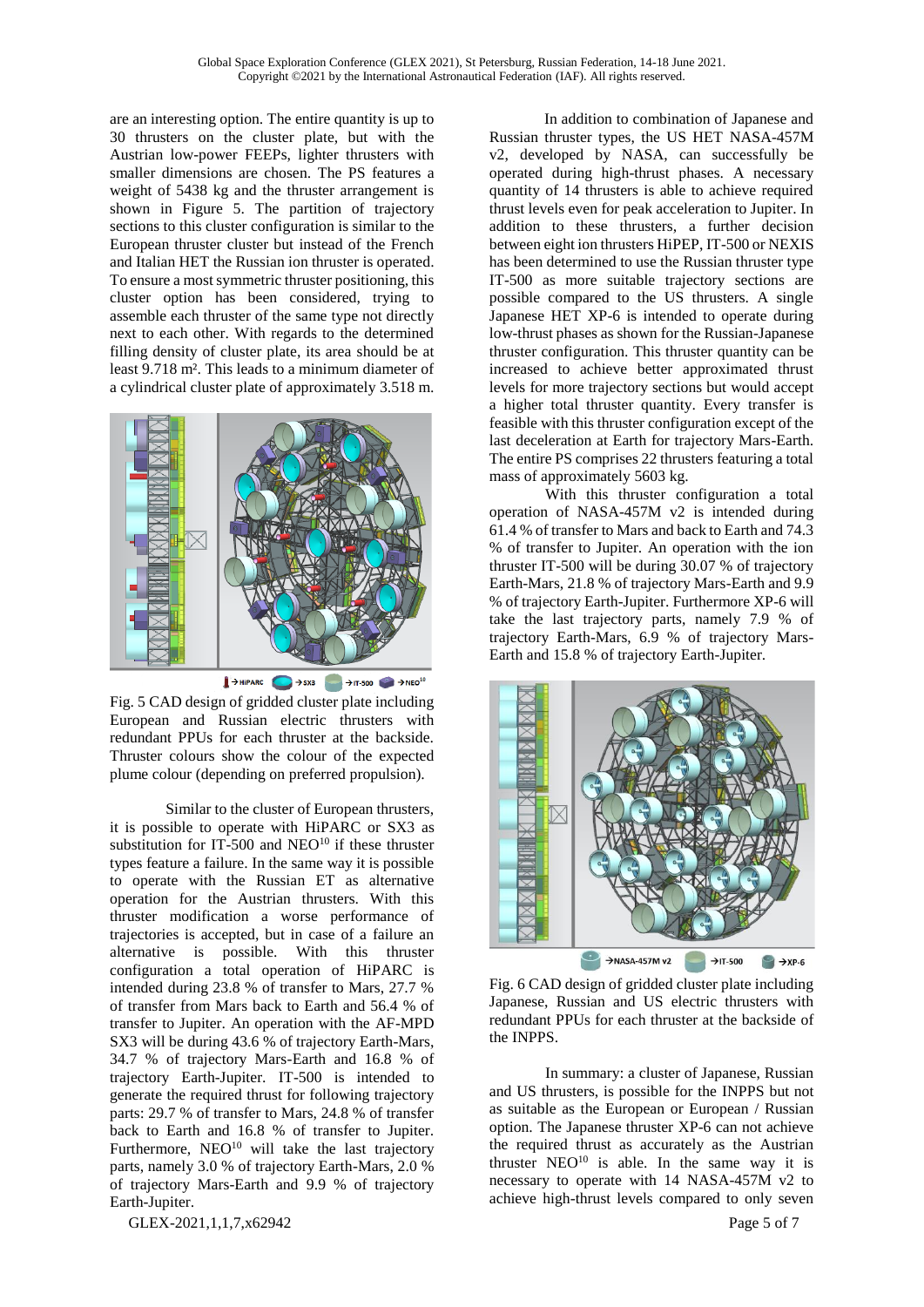thrusters of HiPARC. As exemplary shown in Figure 7 mass of PS is further increased with a higher thruster quantity for transfer to Mars. Regardless, this selection shows that a non-European thruster option is possible, even if it is not optimal. Other thruster configurations are possible as well, the selection features only a preliminary feasible option of the preselected electric thrusters.



Fig. 7 Plot of PS mass including thruster, redundant PPU and PFS (Propellant Feed System) over mission time of trajectory Earth-Mars featuring relevant thruster types. Breaks show that required thrust is not achieved with this thruster.

#### **3. Summary and Conclusions for Future**

Russia has planned - until 2030 - to have the space qualification of an NPS space system [15[. In China, Europe and the USA related activities are in progress.

Ambitious future space exploration missions will depend on advanced high power space transportation systems.

The detailed INPPS flagship simulation for high power electric thrusters results into several options for a cluster of electric thrusters to Mars, back to Earth and to Jupiter / Europa for the robotic and crewed flights.

Electric propulsion is the only feasible option to transport humans to Mars by the INPPS flagship.

The Cluster of Electric Thruster for the INPPS can be developed in a network of international cooperation – as a business case.

INPPS is embedded in the necessary safety requirements, taking into account especially the UN NPS Principles and the Safety Framework for NPS Applications in Outer Space.

The INPPS flagship project is in line with UN safety requirements, LTS-Guidelines and thematic priorities of UNISPACE+50, such as: international cooperation, access for all and capacity building.

The awareness-building is supported by the NPS-Principles and the Safety Framework with the Russian version of the Commentary on the UN NPS Principles and the Safety Framework for NPS Applications in Outer Space.



Fig. 8 Book – published in June 2021 - of the Russian translation of the NPS chapters in Volume III of the Cologne Commentary on Space Law.

The INPPS flagship and related NPS projects are world-wide intensively and high level studied from reactor, technology, science, explorations and safety points of view with the result of realization and space qualification as a space system and with all subsystems within the next ten years – internationally.

The next multilateral steps must be directed towards a High Power Space Transportation Program (HST – program) with its technological, political, funding, exploitation, dissemination, promotion and public acceptance inputs and decisions. This will result in many contracts worldwide - for organizations, industries, SMEs and Startups.

HST-program as the fourth giant space flight program – after Gagarin, Apollo and ISS is completely long-hauling attractive all over the world by itself, but moreover – via the extra commercial productions on board and new media communication from the flagship to Earth – online 24 hours per day / 7days per week / 365 days per year.

# **References**

[1] F. Jansen, J. Th. Grundmann, A. S. Koroteev, A. V. Semenkin, A. E. Solodukhin, J. C. Kuijper, B. Schmidt-Tedd, M. Reynders, Democratizing Access to Space by Applications of UN NPS Principles in Robotic and Crewed MARS- /EUROPA-International Nuclear Power and Propulsion System (INPPS) Flagship, GLEX-2021,1,1,7,x62942